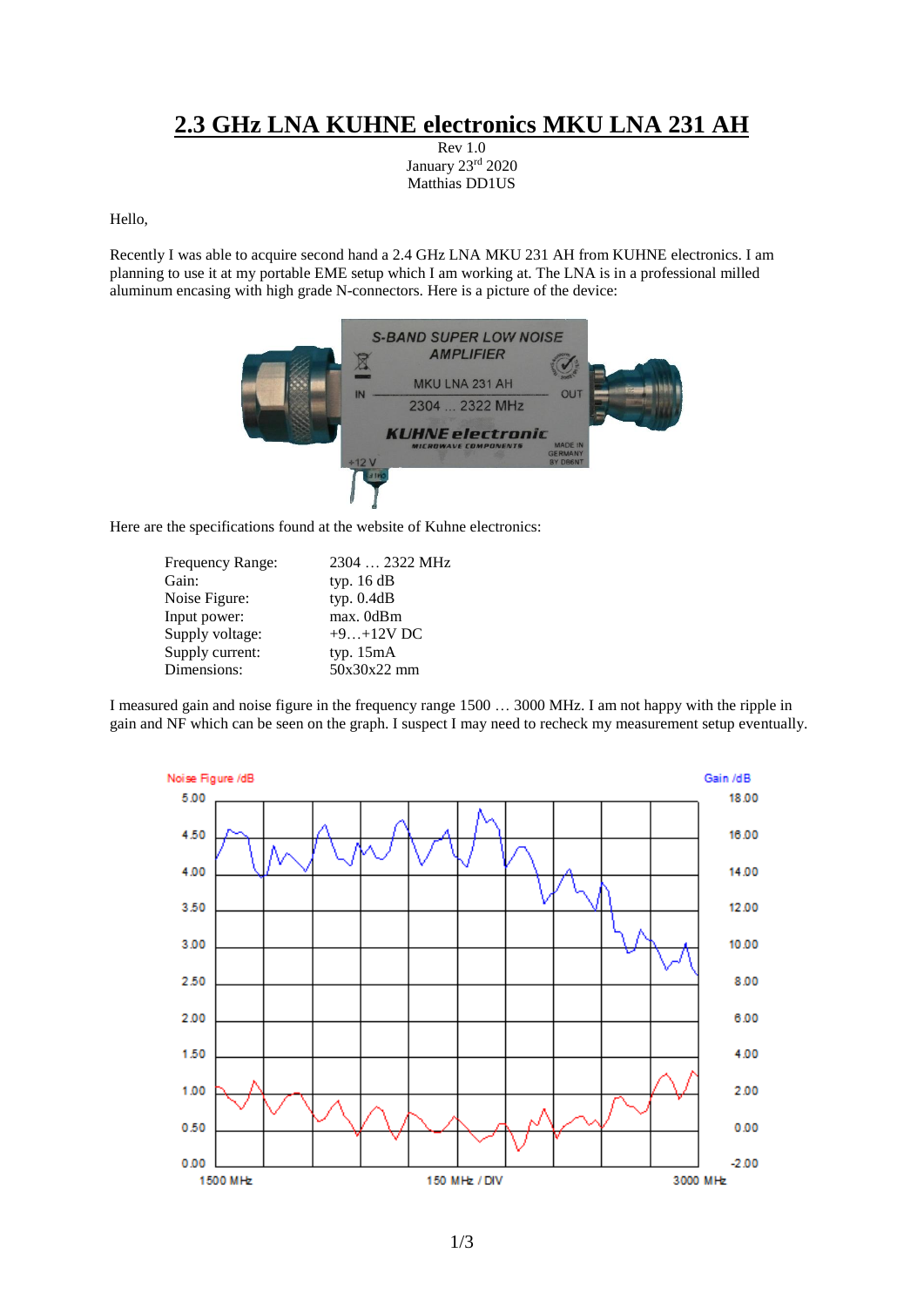Here is table of the measured values:

| Frequency            | Gain                 | Nf                     | Temp             |
|----------------------|----------------------|------------------------|------------------|
| 1500 MHz             | 14.84 dB             | $1.11$ dB              | 84.1 K           |
| 1520 MHz             | 15.51 dB             | $1.08$ dB              | 82.2K            |
| 1540 MHz             | 16.51 dB             | $0.95$ dB              | 70.5 K           |
| 1560 MHz             | 16.29 dB             | $0.89$ dB              | 66.2K            |
| 1580 MHz             | 16.32 dB             | $0.79$ dB              | 57.6K            |
| 1600 MHz             | 16.06 dB             | $0.93$ dB              | 69.5 K           |
| 1620 MHz             | 14.33 dB             | $1.19$ dB              | 91.1 K           |
| 1640 MHz             | 13.86 dB             | $1.05$ dB              | 79.4 K           |
| 1660 MHz             | 14.02 dB             | $0.86$ dB              | 63.2K            |
| 1680 MHz             | 15.61 dB             | $0.72$ dB              | 52.1 K           |
| 1700 MHz             | 14.55 dB             | $0.83$ dB              | 61.1 K           |
| 1720 MHz             | 15.20 dB             | $0.96$ dB              | 72.1 K           |
| 1740 MHz             | 14.96 dB             | 1.00dB                 | 75.4 K           |
| 1760 MHz             | 14.60 dB             | $1.02$ dB              | 77 K             |
| 1780 MHz             | 14.18 dB             | $0.88$ dB              | 65 K             |
| 1800 MHz             | 14.92 dB             | $0.73$ dB              | 53.3 K           |
| 1820 MHz             | 16.33 dB             | $0.62$ dB              | 44.4 K           |
| 1840 MHz             | 16.75 dB             | $0.67$ dB              | 48.4 K           |
|                      | 15.80 dB             | $0.82$ dB              | 59.9K            |
| 1860 MHz<br>1880 MHz | 14.85 dB             | $0.91$ dB              | 67.9K            |
| 1900 MHz             | 14.81 dB             | $0.70$ dB              | 50.6 K           |
| 1920 MHz             | 14.48 dB             | $0.60$ dB              | 42.9K            |
| 1940 MHz             | 15.77 dB             | $0.42$ dB              | 29.3 K           |
|                      |                      |                        | 42.1 K           |
| 1960 MHz             | 15.08 dB             | $0.59$ dB              |                  |
| 1980 MHz             | 15.60 dB             | $0.73$ dB<br>$0.83$ dB | 53.4 K<br>61.2 K |
| 2000 MHz             | 14.91 dB             |                        |                  |
| 2020 MHz             | 14.86 dB             | $0.77$ dB              | 56 K             |
| 2040 MHz             | 15.32 dB<br>16.73 dB | $0.51$ dB<br>$0.38$ dB | 36.1 K<br>26.3 K |
| 2060 MHz<br>2080 MHz | 17.03 dB             | $0.55$ dB              | 39.5 K           |
| 2100 MHz             | 16.36 dB             | $0.75$ dB              | 54.9K            |
| 2120 MHz             | 15.43 dB             | $0.72$ dB              | 51.9K            |
| 2140 MHz             | 14.50 dB             | $0.65$ dB              | 46.5 K           |
| 2160 MHz             | 15.08 dB             | $0.52$ dB              | 37.2 K           |
| 2180 MHz             | 15.86 dB             | $0.47$ dB              | 33.5 K           |
| 2200 MHz             | 15.93 dB             | $0.48$ dB              | 33.9 K           |
| 2220 MHz             | 16.47 dB             | $0.57$ dB              | 40.9 K           |
| 2240 MHz             | 15.05 dB             | $0.69$ dB              | 49.8 K           |
| 2260 MHz             | 14.82 dB             | $0.63$ dB              | 45.1 K           |
| 2280 MHz             | 14.40 dB             | $0.54$ dB              | 38.4 K           |
| 2300 MHz             | 15.60 dB             | $0.43$ dB              | 29.8 K           |
| 2320 MHz             | 17.64 dB             | $0.34$ dB              | 23.7 K           |
| 2340 MHz             | 16.88 dB             | $0.41$ dB              | 28.9K            |
| 2360 MHz             | 17.06 dB             | $0.43$ dB              | 29.9 K           |
| 2380 MHz             | 16.47 dB             | $0.59$ dB              | 42 K             |
| 2400 MHz             | 14.36 dB             | $0.59$ dB              | 42.4 K           |
| 2420 MHz             | 14.89 dB             | $0.45$ dB              | 31.6K            |
| 2440 MHz             | 15.51 dB             | $0.22$ dB              | 14.8 K           |
|                      |                      |                        |                  |
| 2460 MHz             | 15.55 dB             | $0.33$ dB              | 22.9 K           |
| 2480 MHz             | 14.93 dB             | $0.64$ dB              | 46.1 K           |
| 2500 MHz             | 13.98 dB             | $0.57$ dB              | 40.7 K           |
| 2520 MHz             | 12.40 dB             | $0.81$ dB              | 59.1 K           |
| 2540 MHz             | 12.94 dB             | $0.61$ dB              | 43.9 K           |
| 2560 MHz             | 13.14 dB             | $0.39$ dB              | 27.6 K           |
| 2580 MHz             | 13.91 dB             | $0.56$ dB              | 39.8K            |